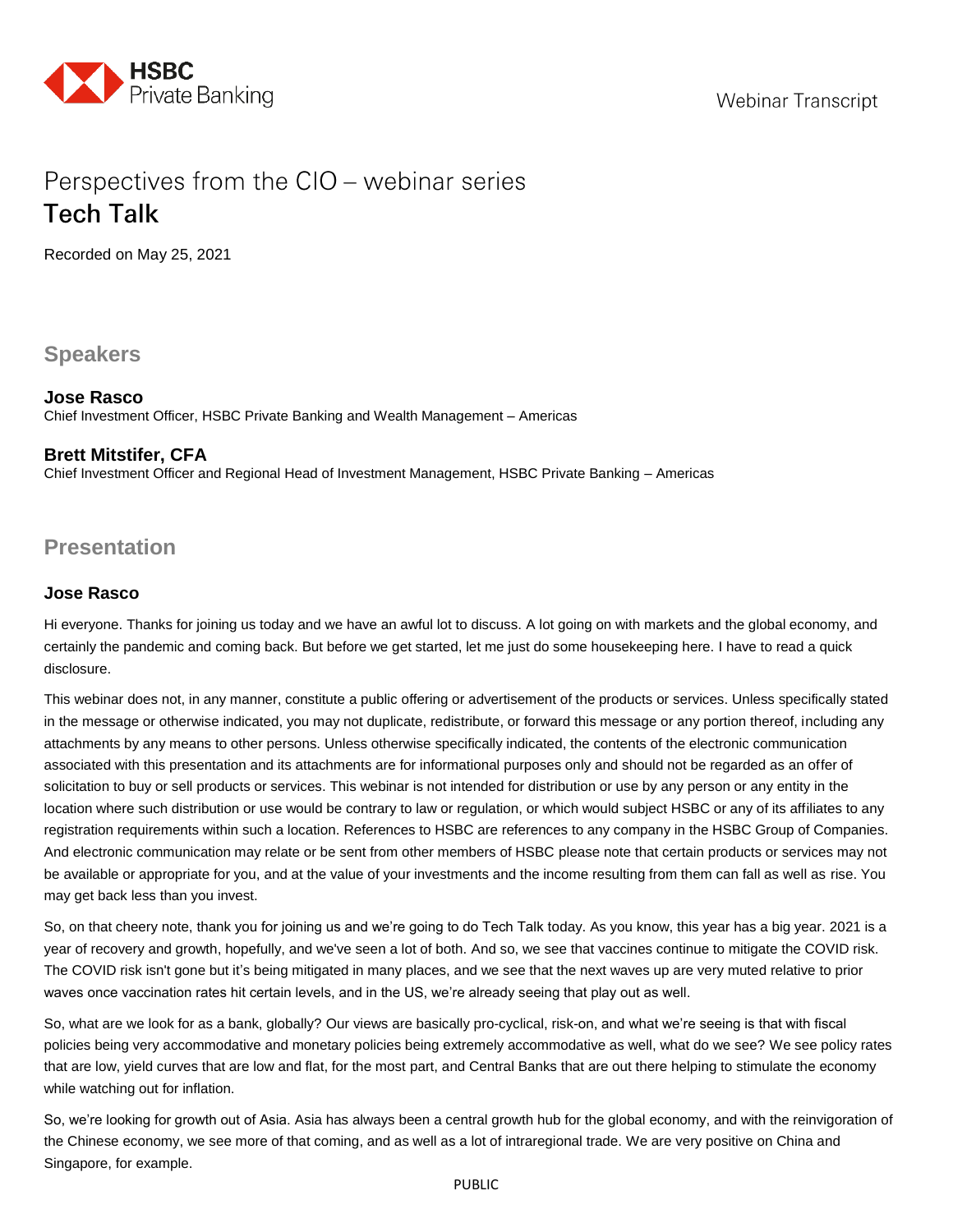Now, in addition, we're seeing some growth in Europe. And in Europe, we're seeing countries like the UK with its emergence from Brexit and COVID looking a lot better. Germany and France, very pro-cyclical economies that can do well for the consumer, as well as the business sector. We see some upside in the European economy and in European markets as well, and we're actually overweight in all three of those countries in our equity allocations.

And then last but not least, the Western hemisphere, Latin America, just like India, lagging behind in terms of COVID, vaccination rates, and therefore, we're not all that enthusiastic yet in terms of those financial markets. But we do see opportunity in the credit space where there are corporate credit opportunities.

Now, in the US, clearly a story of very rapid growth, much above trend, a lot of fiscal stimulus we've seen. If everything works out like President Biden wants it to, it would be about 9.4 trillion in stimulus over the next year or so, and of course, some of that in the infrastructure side would be delayed over eight years, but 9.4 trillion in spending is about 45% of GDP and that is far in excess of the 40% that FDR spent on the new deal in the 1930s. So, these are big numbers. And so, clearly, it's going to be a growth story.

Now, the thing that is coming out of this is, what are we seeing? We're seeing that we have a base effect. Last year, inflation went down, so therefore, any normal trajectory to inflation is going to look higher, so we have this base effect in inflation for the next three, four months.

In addition, like any business cycle, we have supply and demand aren't really in sync, because usually, you'll slow down your production rates during a recession. In this one, many factories were completely shuttered for months at a time. So, as a result, we have to take into account that these factories need to get back, and inventories were depleted before went into COVID, now they're very low, at all-time low levels according to the ISM indicators. So, manufacturing inventories are extremely low. And if you remember during COVID, we had trouble getting toilet paper and tissues and paper towels. In addition to – look at the home prices we saw today, home prices were up 13, 14% depending on the indicator you look at. That is a very strong number. Why? And one factor is there's a lot of money out there. The other one is there aren't a lot of homes for sale, so we need to see building continue to improve.

So, we need to rebuild inventories, that's a big part of the growth story and we saw it play out in technology with semiconductors, and we're going to talk about that in a moment.

In addition, two other things we see that are very important is the move towards sustainability. ESG investing, sustainability, impact investing, call it what you will, there is a huge movement on the part of many, many groups to focus on the environment, on social criteria, as well as corporate governance, and we are seeing that, increasingly, these groups are very, very active. They're activist, and they are out there using their capital to not just buy goods but to buy securities as well. So, this *Activist Alpha*, I'm calling it, is something that we think is going to affect the markets, and we've seen that play out already a little bit this year, but look for more of that as we go forward.

And last but not least is the role of technology. Technology can be a very cyclical sector as it's capital intensive, so when interest rates are lower, technology can do better, and there are also secular components to it, so long-term themes. We are at the beginning of a longterm multiyear theme we believe in terms of technology investing opportunities. This is not a US story, it is a global story. 5G is just the beginning. We are building a superhighway on which we are going to transport many, many goods, and many, many services, and this is a great opportunity for you folks as investors.

Now, the markets have been battling reflation versus reopening, and technology has been left by the wayside. Technology has not performed like it did in the past couple of years and so people are concerned. Did I make a mistake? Should I buy more or should I begin to unload my technology shares? We feel – and there's no one right answer here, obviously, it depends on many, many issues – but our overarching view at HSBC Private Banking, globally, is that we like technology. It is one of our fundamental themes. We have four pillars of investing. One is growth, especially focused on Asia. The other one is investing in a low yield world. Number three is sustainability. And number four is technology, and technology, as George Gilder once said, can sometimes give the economy that kick in the butt that it needs and lift productivity and profitability. And so, we feel we're at the beginning of that with this 5G and this new very wide road that we're going to see many products and services that are going to lift productivity and profitability.

So, I am very fortunate to be joined today… so, one of my jobs as the CIO of the Private Bank here in the Americas is to make sure that we bring good content to our clients. And so, this one was easy. I had this one in-house, so I pulled it out of my hat. Brett Mitstifer, if you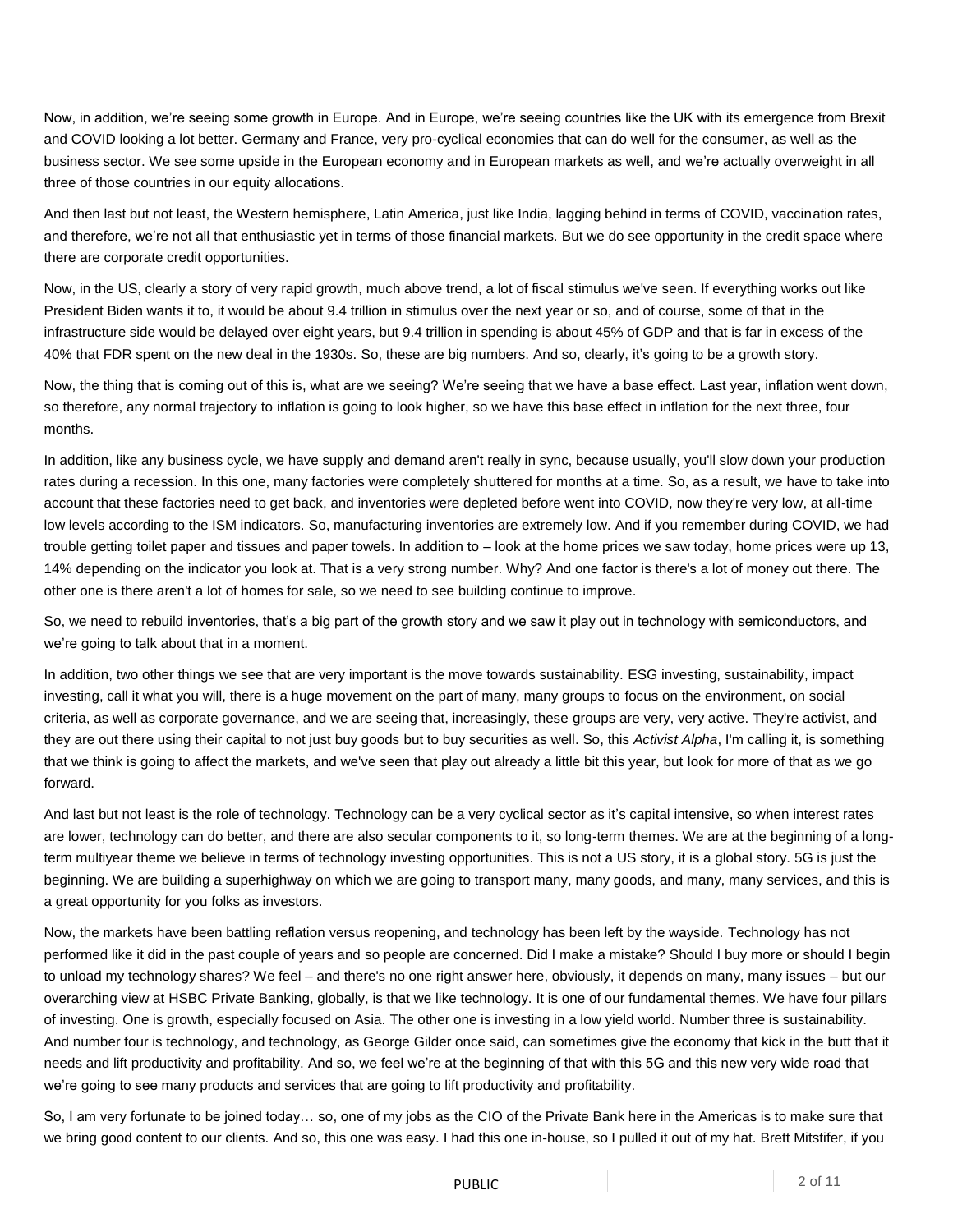could join me. Brett Mitstifer is the Head of our Investment team, as well as the CIO of our Discretionary Group, and so he wears many hats, just like I do, and so Brett, you and I have worked together for, what, 10.5 years, I believe, and we're not just interested in the markets, we're also big technology fans. So, welcome, and I'll be asking you a couple of questions.

# **Brett Mitstifer**

Thanks, Jose.

# **Jose Rasco**

Good to have you. So, the first thing is, I think, we need to focus on is where are we going in terms of tech. Now, obviously, you can invest in technology in many ways. You can invest in concepts, you can be an angel investor, a friends and family round, you can buy into private equity, you can buy into a public company, or an IPO, or SPACs as we know today are out there. And then there's a lot of M&A opportunities. So, as an investor, there are many vehicles you can use in which you can invest.

One of the key things that we think is going to happen this year as a bank, is that given the potential for a new tax regime next year in the US, we think there's going to be a fair amount of M&A brought forward into this year, because don't forget, valuations are high in many sectors, and companies have a lot of cash. So why not do it now when you already know what the tax ramifications would be.

So, as a professional investor in the technology sector, Brett, what role do you think M&A could play in technology in terms of valuations this year?

#### **Brett Mitstifer**

Yes, thanks, Jose. M&A has always been a big part of the technology landscape. Companies sometimes can develop the technology inhouse, and other times, they need to reach out into the private market or to the public market where there are more innovations and disruptors live, so that you, as a big company, can pull in the most state-of-the-art technology that's developed in private markets where you certainly don't have the same pressures to produce quarterly earnings results. You have a longer time horizon for investing your capital and developing new products and cutting-edge products. So, I think M&A has always been a part of the tech landscape, will continue to be so.

If there is a change in tax code, it could be an impetus for owners of private companies or major owners in public companies to sell, sell earlier rather than waiting just because there's a more advantageous tax code around that. There's also, the liquidity in the markets is very high right now, whether it's measured in savings rates, or M2, or the bond market liquidity that's provided by the Fed, there's massive liquidity in the markets right now. So, the ability to fund and to finance M&A activity right now is very, very strong. So, people who want to make moves will be making moves, and we've seen some activity recently, some relatively big deals and there's more in the pipeline. So, I think that's a very important part of the future and always will be.

#### **Jose Rasco**

So, not just the traditional M&A in terms of acquiring new tech, but you think this potential change in the tax regime could, in fact, exacerbate those trends in the short-term, right?

# **Brett Mitstifer**

Absolutely. Entrepreneurs and investors always look at the landscape and say, "What decisions should I be making today based on the future potential, future tax code, future regulation?" and if entrepreneurs think that the tax code is going to change substantially and go against them, they will act and they will make adjustments and move their timeline forward.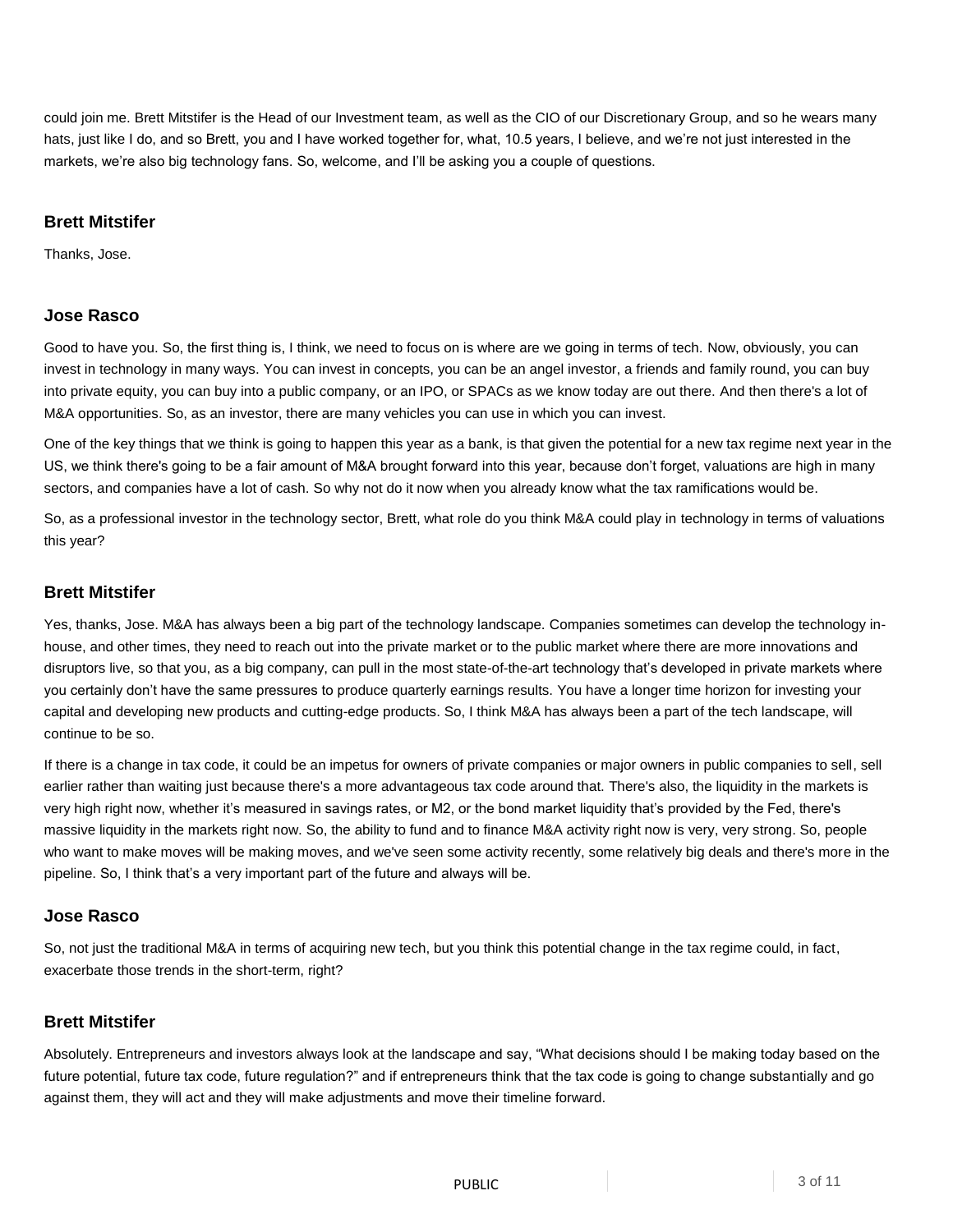Now, one of the questions that we've been asked, because we've had some people already send in some questions in advance, and it's a question that's on everybody's mind, let's be honest, tech stocks did really well last year as a sector. What is a tech stock? It's an interesting question. We'll get to that in a minute. So, if you look at valuations, and one of the problems we have in the market today is that certain parts of the economy are really humming along and earnings have really picked up already, and those multiples look pretty good. Other parts of the economy, we're seeing the price has taken off in anticipation of future earnings. Investors are discounting those future cash flows back.

Now, the question is, and it's a simple formula, price divided by earnings. Earnings in the tech sector, or based on the Bloomberg consensus numbers we've seen, are about to truly take off in the next two years. This year and next year, they are basically set to almost double, if you look at the sector, of just technology. So, that would, what we call, normalize earnings. So, earnings have been not that great for many parts of the tech sector for a variety of reasons, but prices have risen in advance of that, and therefore, we see multiples that are a little stretched in certain parts of the sector. And we can break it down to the hardware, software, services, as well as semiconductors.

# **Brett Mitstifer**

I think your question is about, should we be concerned about P/E multiples and what do we think about P/E multiples in this kind of market environment, and it's an excellent question. It's normal in an economic cycle, when you're coming out of a recession, that P/E multiples will certainly look high coming out of a rebound, or out of a recession because earnings are depressed. So, P/E multiples can look high, but what normally happens is earnings catch up with prices. And we think that that's a key theme for 2021. Earnings are going to be up anywhere - 25-40% depending on the sector or the estimates. But we don't think the markets go up that much. We think the markets have a good year, but they don't go up as much as earnings. So, the earnings catch up to the prices and so you have a natural process of bringing down P/E multiples throughout the year. And as this extends out into 2022 and to 2023, you have a clear path to how P/E multiples will probably continue to come down even though stock prices do quite well.

Now, the other side of that is, what is the discount rate you're going to place on those P/E multiples, given interest rates as low as they are today. So, it's not unusual to have higher than average P/E multiples in a very, very low interest rate environment. And that's where we are as well. We're definitely in that kind of environment that P/E multiples should be high, because frankly, the earnings yield on the bond market is extremely high, so the stock market should be as well.

#### **Jose Rasco**

And if you look, Brett, and we've talked about different sectors in the economy, consumer discretionary, and there are a series of sectors that have been hammered by the COVID pandemic and recession, and clearly, you see a great illustration of that normalization of earnings. And tech, even though everybody thinks tech did great, and it did last year during COVID, certain pockets did really well, there is a normalization process of earnings as we begin to build out the economy in this new business cycle that – in agreement with what you just said – we think valuations may actually come in as you see the market and earnings go up a heck of a lot more than the market might. So, I think that answers that question, which is a good one.

We talked about a potential higher tax regime next year. One of the reasons for that potentially higher tax rate structure, both for the individual and corporate sector, is infrastructure spending. Now, as an economist by training, everybody knows, infrastructure is the free lunch. If you spend money on infrastructure and you're building homes and facilities and railroad tracks, that tends to be a good multiplier. It creates jobs, lifts productivity, improves logistics, and creates wealth. And then it creates a wealth effect in the market, which feeds back to the consumer. So, it creates a very positive feedback loop.

So, in China, Brett, we have seen that the Chinese Government has come out and said they want to basically create a virtuous cycle like we have in the US, where you have a technology sector that is creating technology and creating disruption and innovation, and on the other side of it, you have consumers who are going to go work in those technology jobs and then become the consumers of those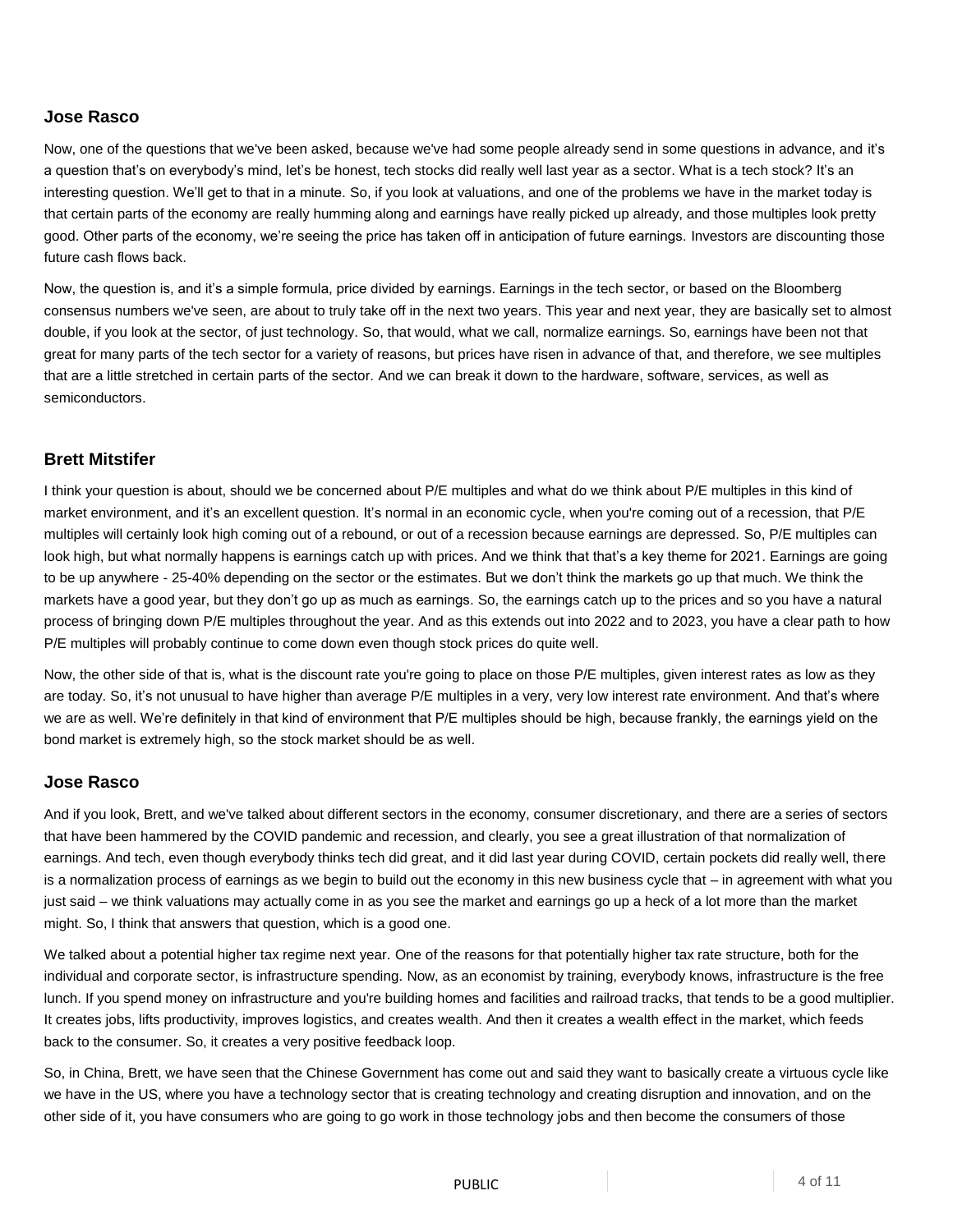products. So, you create this virtuous cycle, and we're lucky we already have that, to a large degree, in the US. And so, therefore, China is spending a ton of money on 5G and on developing that middle class to help create that cycle.

In the US, the Biden administration has proposed 2.3 trillion in spending and the three categories they focused on is physical infrastructure, digital infrastructure, and what they're calling social infrastructure. In other words, getting a segment of society that has been somewhat left behind in the digital age and bringing them up to speed in terms of their ability to learn and get the proper logistics in place so they can truly function in this new digital world.

So, if we could just talk about infrastructure for a second it's a major theme for the bank, globally. I actually wrote the reports for Infrastructure 2.0, the virtuous cycle of future growth. Can you talk to us about how that plays out in terms of physical, digital, and social in terms of the concepts behind portfolio construction, and how infrastructure is going to be a long-term play, just like the tech multi-year rollout that we see. How could they go hand in hand, Brett, in terms of portfolio creation?

# **Brett Mitstifer**

So, infrastructure is very interesting and exciting. It's something that we haven't invested in fully for a long time, but we have been investing in our technology infrastructure, but we have to take it to a new level, because one of the things that we've discovered in the pandemic is there's a bit of a supply chain issue in our infrastructure, and some of our manufacturing turns out to be too far away from home, we need to bring it back home. Companies are bringing their manufacturing facilities back to the US, and opening new plants. Those new plants are going to be heavily technology-driven – automated manufacturing, state-of-the-art technology in inventory management, etc. So, there's going to be a lot of money spent to make sure that that infrastructure for all that new manufacturing facility is up to snuff. And that will be heavily about building out the 5G network, so that we can have smart warehouses, and goods and services can be transported around the country.

We're going to see a big shift in the semiconductor space. Manufacturing of semiconductors is going to be moving more and more back to the US, because that infrastructure is critical, on the digital infrastructure perspective, to have enough chips close to home so that we don't have the shortages that we're seeing now in the manufacturing sector, specifically the auto sector, where there's a shortage of chips because there's too much manufacturing too far away from home. And we need to have more of that security, infrastructure, and supply chain security closer to home.

The CapEx cycle is going to be heavily tech driven, tech jobs are the key to the future of job growth and wealth creation in the country. Yes, we need to get everybody back to work. We need to get restaurant works and everybody back to work, but the big driver of wealth and job growth in the US is going to be skilled jobs, higher-skilled jobs in the manufacturing sector that are going to be heavily tech [audio].

# **Jose Rasco**

So, in other words, we're going to see this play out in multiple ways in the tech sector. Now, you talked about infrastructure in terms of physical, digital, and then on what the President is calling social infrastructure, I'm assuming there are a lot of opportunities there in terms of education, lifetime learning, things like that, retraining. Even closing the digital divide, which has a hardware and software component to it. Even those, I think, are included. So, some other opportunities for investors.

# **Brett Mitstifer**

Getting broadband more broadly out across the entire country, improving – get 5G further out into the country opens up the gamut for things, like you said, education, remote education, remote work. There's lots of opportunities that we will see in reducing that divide. If you can push out the technology further into society, it creates more opportunity for everyone.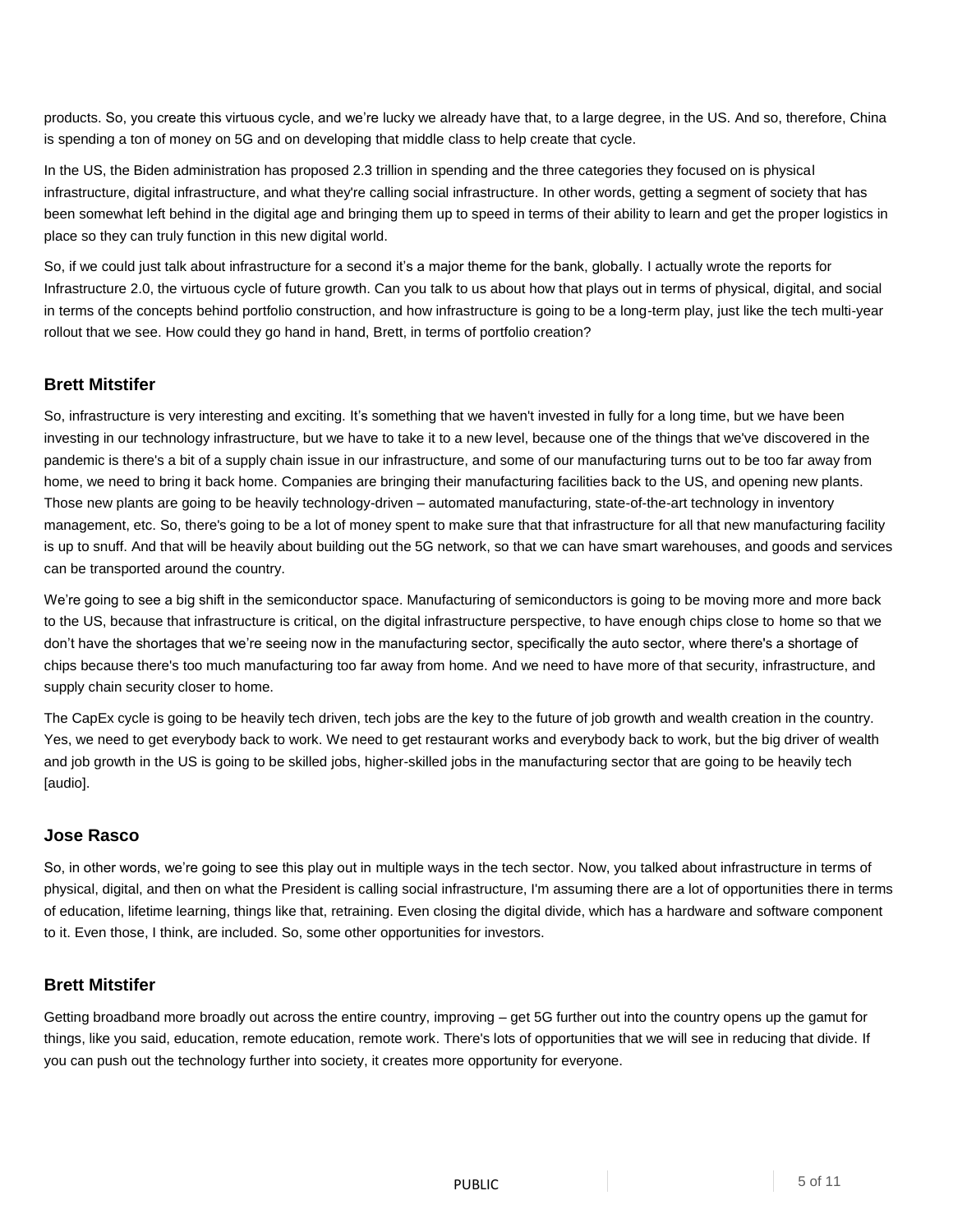Now, one of the obvious opportunities in this digital – or this infrastructure rollout, and we've seen it play out in a meaningful way in the past month, gas prices are now national average, I think over \$3 a gallon, is security. And we have a new theme where we're focused on total security, which again is very focused on physical and digital. So, can you talk to us about, again, in the construction of portfolios, in your views, Brett, we view it as a major theme for the bank globally, and not just in terms of physical security and personal security, but as records go public in healthcare, and financials, and education becomes more digital, like you said, these are very personal issues and those need to be secured. So, can you talk to us about, again, that convergence between physical and digital in the security space?

# **Brett Mitstifer**

Yes, cybersecurity is an extremely important issue in our society, because as you say, access to someone's personal records… there have been very high-profile hacks of our personal data from retailers, a major credit rating company was hacked and personal data got out there. So, from a personal perspective, cybersecurity is critical that people can't get access to our data and our personal information as we move more and more online.

And cybersecurity, you don't have to go past the Colonial Pipeline mess to realize how much of a tech related economy we are, and how important cybersecurity is. If ransomware can shut down the gasoline supply to the entire East Coast, what would happen if that happened with the electric grid. We don't have storage facilities for electricity like we have storage facilities for gasoline. That is critical to our society and the smooth running of our economy is that we protect and guard our systems from cyberattacks.

It's not new, but the most recent case shows how truly vulnerable we are and that we have to spend a lot of time and effort to secure our economy, both physically and digitally in the future. And supply chain security is the same kind of thing. Manufacturing facilities have to have cybersecurity. Everybody has to have a cybersecurity veil to protect themselves from either ransomware, or intellectual property theft, or personal information theft. It is very important.

#### **Jose Rasco**

For example, one interesting part of this whole total security package, believe it or not, is food security. So, one of the things we saw play out during COVID, during the pandemic and the lockdowns, not just in the US, across the globe, was food insecurity became a major issue in many countries. And not just in poor countries, in many developed countries as well, and not just in urban areas, but even in some rural areas. In the US, we have food deserts where in major cities, people had to travel 30 minutes across town just to get to a supermarket. So, the concept of food security has become a major issue, and I know, I believe it's China and Australia actually have it as part of their defense budget, Brett. Because if you think of the concept of the food production function, right, it used to be you had a farmer in the field with a pitchfork trying to get the hay onto the wagon, today, you're using robotics and drones and iPads and chemicals to secure the crops, or if you have organic food, you have other issues you have to worry about. But the automation of the American farm, or the global farm has created vulnerabilities in terms of security and the ability to get these products to market.

Everything from the right software to refrigeration trucks that can get it to market. Is that something you're looking at as well, Brett?

#### **Brett Mitstifer**

Yes, automated farming is a huge issue. But again, if we can't get the product to market in the right places in the country, that's a big problem. We're flying drones on Mars, but we can't figure out how to stop food waste in our world, so there is a lot of work to be done there, but technology is going to help that. Without technological advance, we wouldn't be growing as many crops as we are right now, and as cheaply as we can. So, we don't have a food cost problem, we have a distribution problem and we need to make sure that that works better.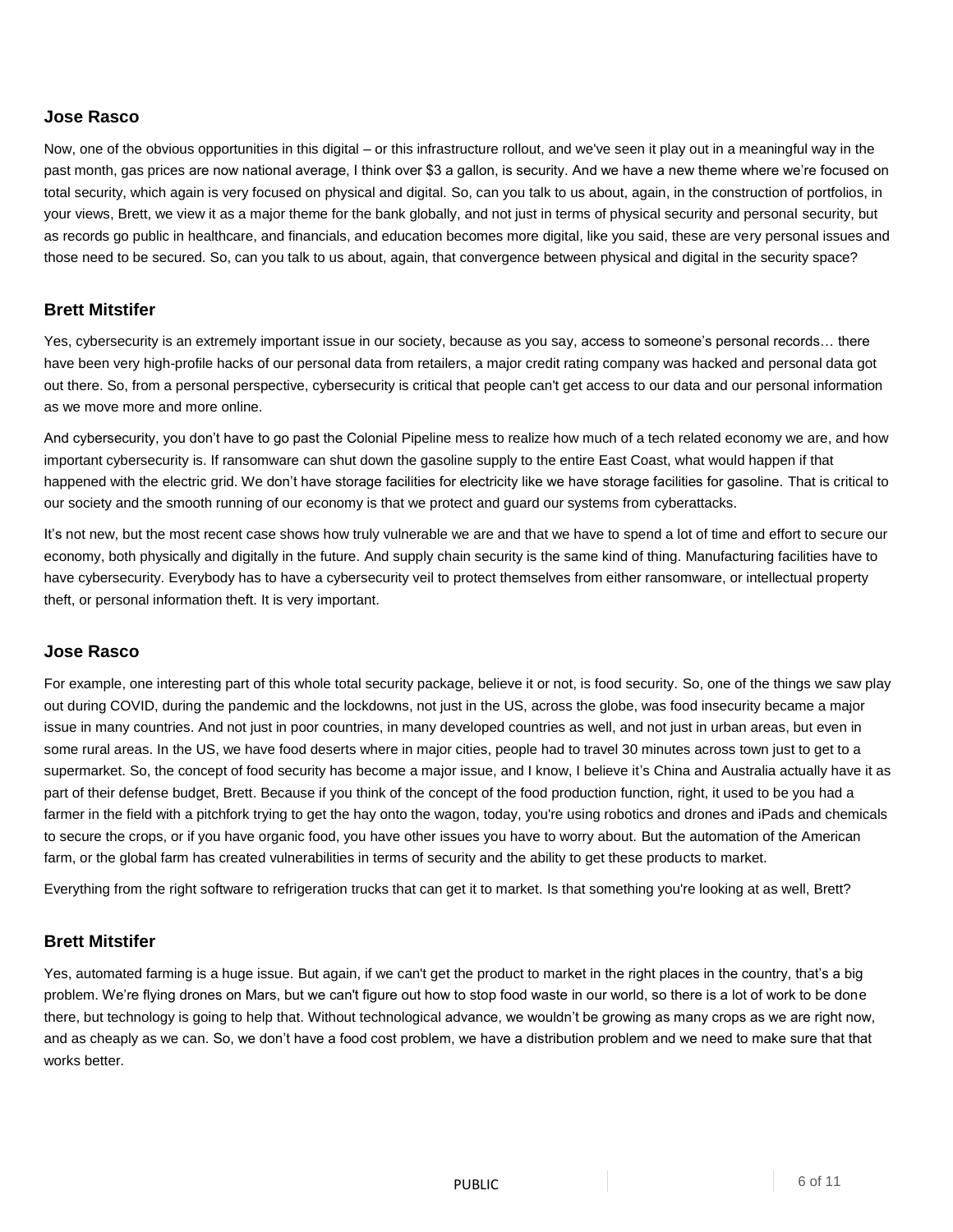Absolutely. I remember reading a book, God, long ago, called *Snow Crash,* by a guy named Neal Stephenson, and in it, he defined an American economy that was run by the mob and all we did was deliver pizzas to one another by bicycle. He was clearly wrong, because now we're going to be doing it using autonomous vehicles. And speaking of autonomous vehicles, we see pizza delivery by autonomous vehicle and all these drones that are being used by some of the logistics companies that are out there. clearly, that's another great example of how you need to integrate the physical and the digital, because you can't have an autonomous car if you don't have the lines on the road paved and painted, right.

# **Brett Mitstifer**

And you have to have the 5G network, and you have to have the semiconductor chips, and you have to have all that hardware to run it. You can't autonomous vehicles in a serious way without 5G, because the speed and the amount of data that needs to be analyzed quickly is critical. I think we're almost there on the software and on the semiconductors and the processing chips, but the 5G network is going to be the next big thing to really go to autonomous vehicles.

Now, we're going to move to electric vehicles, the EV market is going to explode, but the next, next phase of that should be the autonomous side of the equation.

# **Jose Rasco**

Now, you raised an interesting point in terms of autonomous vehicles. Long ago, in the 90s, I actually wrote a report called the ABCs of Digital Media. It was access, broadband, content, and services. And so, if you look at today, it's hardware, software, and digital services is essentially the corollary in today's market, and one of the things we're seeing is that, like you talked about security, there's a component in each one. Hardware, software, and services. Now, interestingly enough, think back to the 90s revolution in tech, in the 80s, we were just introducing personal computers, and they were all green screens, remember that, and very, very simplistic stuff. Pong was a very advanced game for the time. So, today, as you mentioned, we are very far advanced, and technology has managed to – using the process of creative destruction – technology has managed to diffuse throughout the economy.

And one client asked, which I think is an excellent question and leads us right into the next part of what we want to talk about. in the past, we talked about technology as a certain group of companies have made either hardware or software, that was it. Today, we really have to look at not just investing directly in technology companies, but indirectly, by sector, in the companies that are best putting to use the hardware, the software, and the emerging services that are converging together to create that profitability and productivity. So, can you talk to us about that and the concept of convergence and diffusion and how tech companies are really being redefined. Today, a healthcare company is just as much of a tech company as some semiconductor companies, in many ways.

#### **Brett Mitstifer**

Yes, we look at the digital world much more broadly than just technology companies *per se*. FinTech is revolutionizing how we transact our financial lives, how we invest, how we save, how we borrow, how we lend. It's changing dramatically what currencies look like. And the healthcare world is also in the middle of the transformation.

The future of life sciences is about computational data as much as it is about biology or chemistry. It's about analyzing the human genome, people's genetics, crunching numbers, big data, artificial intelligence, to customize solutions to individuals for their treatments, and that's the future of life sciences and the industry. And the pharmaceutical industry is living and dying off of data that they can collect and analyze on how things work, on how medical breakthroughs work and how humans interact with those medical issues.

So, technology is not just about tech stocks, it's about healthcare, it's about FinTech, it's about consumer behavior, it's about a lot of things, and it's going to permeate our entire … it's about pipelines, right, amazingly. Technology is reaching out to the real estate, how real estate is managed and functions as well is a lot about technology.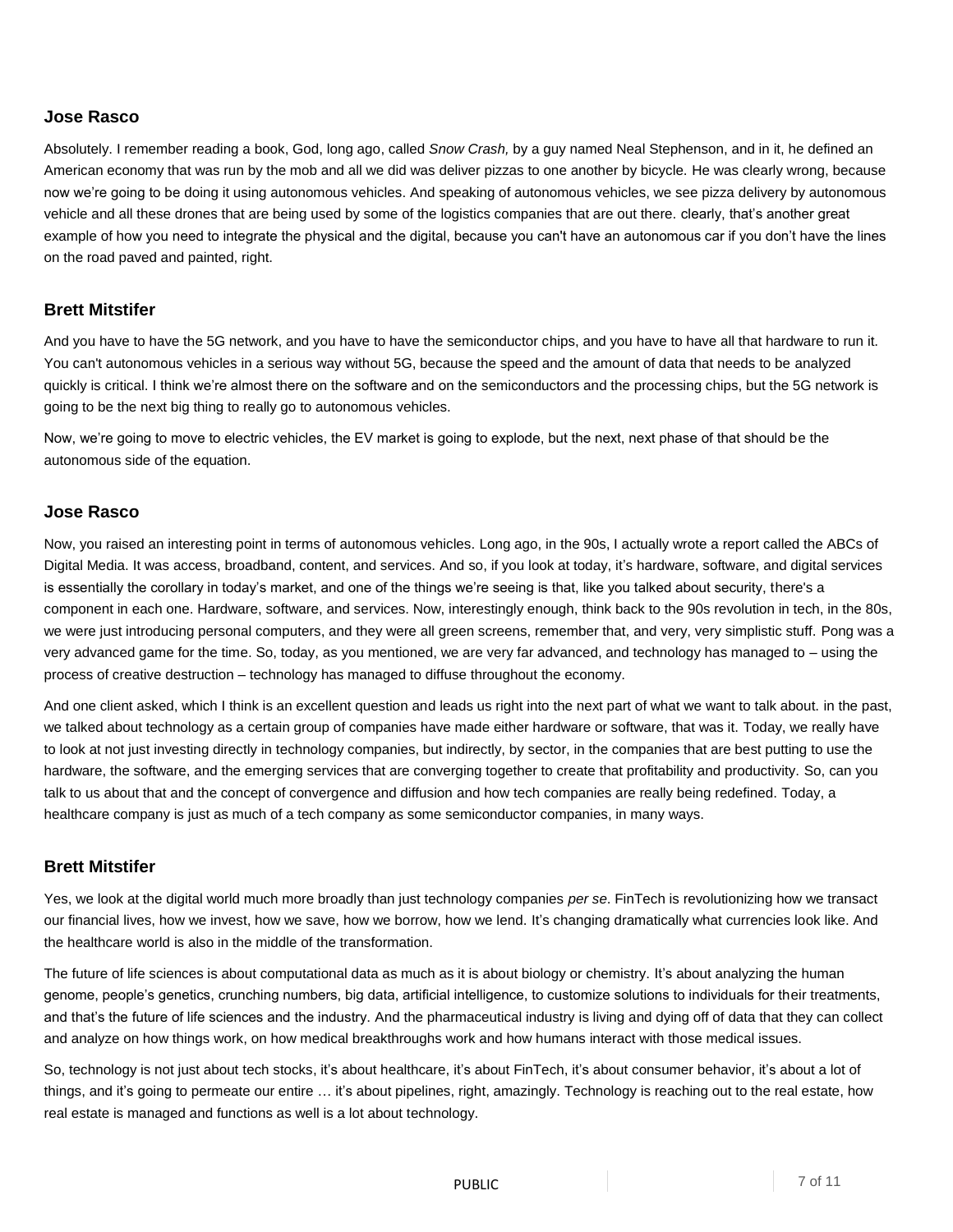So, as we go forward, smart cities, smart grids, all these smart products we have, and the Internet of Things, all these things require the hardware, the software, and the value-added services as we go forward.

Now, if you look… another very well-known fan of technology investing, Cathie Wood at Ark talked about the five sectors that she likes going forward. DNA sequencing, robotics, energy storage, AI, and Blockchain. Now, Brett, if you had to list five things that you're focused on in tech development today, this diffusion concept, what would be those five? If you had to pick five sectors. Because I know you – and I'm sort of cheating here because I read your report this morning that you posted on LinkedIn, and for those of you who haven't seen it, Brett wrote on his views on tech investing, and he did list five sectors. So, can you talk to us about those and where those advancements will take us?

# **Brett Mitstifer**

Yes, so we are talking about FinTech, healthcare tech, digital services, digital infrastructure, and digital consumer. Those are kind of broad categories. They're not industries, they're not sectors, they're just broad categories that capture a lot of things that are going on and how digital services will be adapted. A lot of the digital infrastructure is what we talked about in terms of 5G and semiconductors and things like that, but digital services is what you alluded to earlier about education, about gaming in the place. E-commerce is in digital consumer, it is changing rapidly in terms of how we order food and how we have food delivered and how we book our vacations, and how we work from home, lots of things there.

And the FinTech side is exploding in terms of new ways to manage our personal financial health in terms of insurance and mortgages, lending, and deposits, and investments. And then lastly, as I mentioned, healthcare is just exploding in terms of not only the data side, but digital solutions to help us on our day-to-day health issues, whether they be sleep apnea related issues, or blood pressure, and diabetes, all of these things are unfolding as a revolution in how we deal with our healthcare issues.

So, there's been some high-profile companies about telehealth, which is great, but it's going to go much further than that in terms of our day-to-day lives.

# **Jose Rasco**

Now, Brett, one of the issues that we've been asked a lot about has been digital currencies, and I don't want to focus on the world of unregulated currencies, which we don't really want to touch on due to the volatility, but if you look at the concept, there are proposals being floated in Governments all over the planet to create digital currencies or virtual currencies at a national – some of them even at a state and city level. What role do you think… and you can talk about that if you want. And another question we had was on Blockchain. Blockchain, obviously, is not going to take over the world of Visa one to one transactions at the counter, in terms of getting medical supplies or something, but Blockchain is going to take on a major role in terms of contracts and other things. Could you talk to us about where there are opportunities in the Blockchain space?

#### **Brett Mitstifer**

Blockchain is all about a distributed ledger of keeping track of transactions or information or assets or anything that you want to talk about. The next time you buy… at some point in the future when you buy a house, you won't have to register your deed in the county, it will be held in Blockchain and it will be very secure. So, the key issue to Blockchain is security of those records and control of those records so that they can't be stolen, or lost and there's a very strong record – centralized record for all of these types of transactions. And secure, the key issue is keeping everything secure. So, Blockchain is going to roll out in a lot of ways, regardless of the current trends today in currencies and crypto currencies. I think Blockchain is a major thing for us.

The other question – I don't want to get into the whole crypto currency thing at all.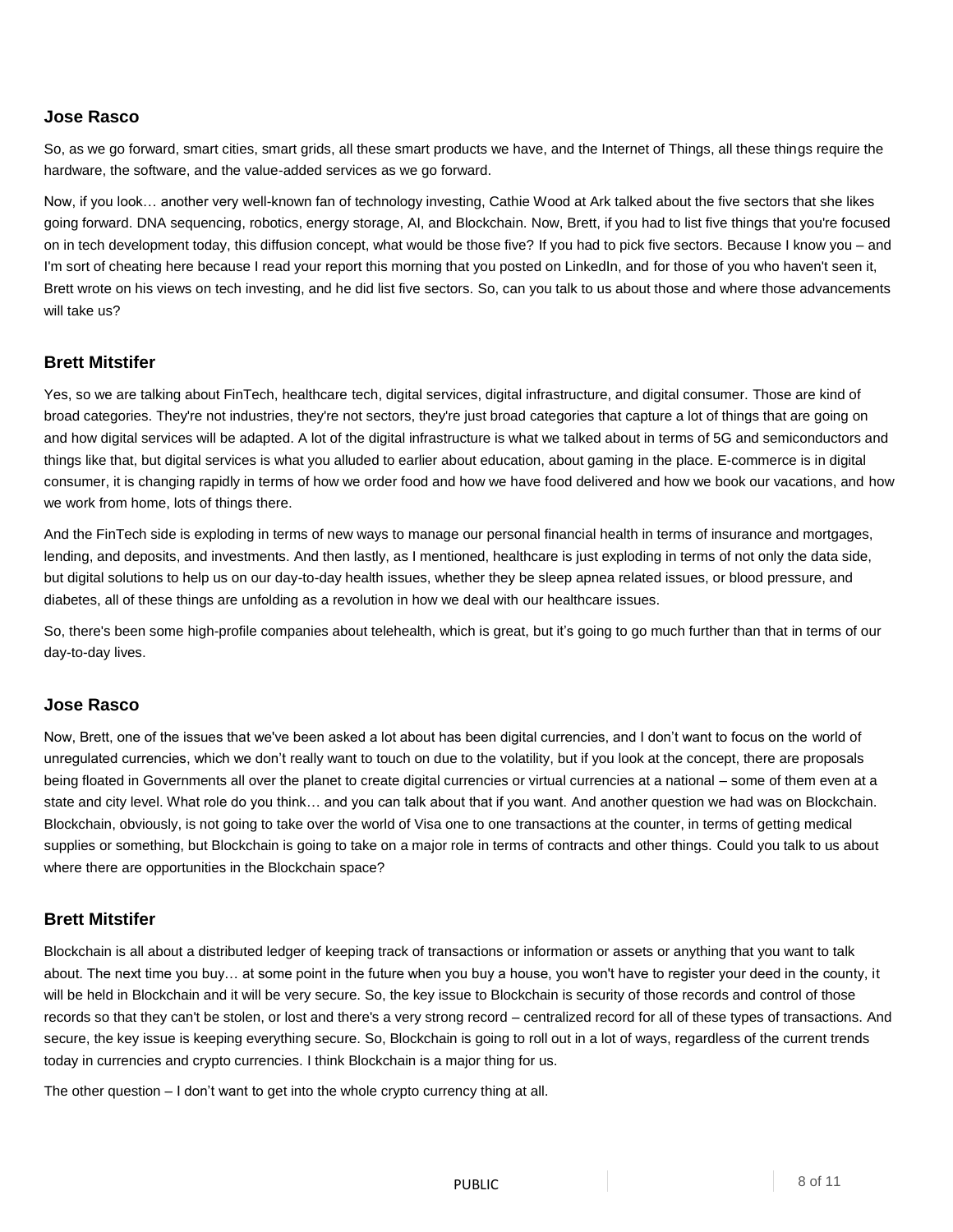It's not something we recommend at this point, that we talk about, so no point in dealing with it.

# **Brett Mitstifer**

But electronic transactions are key. The security… anything that we can create to make electronic transactions over the internet between whether it's B2C, B2B, C2B, however we're transacting over the internet between ourselves and businesses and making that more secure in an electronic transaction is very important and is critical.

#### **Jose Rasco**

And so, one of the other things, you talked about consumer, or e-commerce for the consumer sector in particular, and some of the… as we make this more of a pervasive technology. And if you looked during COVID, what I call the COVID Compression, we had 10 years of change that got rolled into about 10 weeks of opportunity, where we were forced to make some major changes and everybody had to buy bikes for the house and do all kinds of things you didn't plan on doing last year. One of the things was becoming more of an electronic consumer. At HSBC, our technology research team in London has estimated that, in the US, they feel that ecommerce could reach 50% of retail consumption in the next 15 years. That's a big number. Part of that will be now, again, the rollout of 5G, continuous consumption, merchants sent… if you and I were going to the mall together in the same car, Brett, you're going to get different ads than I'm going to get, and so that's one thing.

The other thing is the use of VR and AR (virtual reality versus augmented reality). I don't know if you want to talk about that, but I know there are opportunities there as well and that consumer space is absolutely monstrous, especially as we see some of these social issues get dealt with, like the wage gap between men and women, you will see, as wages go up for women in the next couple of years to try to close that gap, I think you'll see more opportunities in the e-commerce space. It will be more diversified than people thought, right.

#### **Brett Mitstifer**

Absolutely. I know some people think that when the pandemic is going to end, people are going to just go back to the way they were before and all of these trends about e-commerce are going to go by the wayside. But frankly, I don't think that's the case. Certainly, there's a bit of a rush to the door at the moment of people rushing out to restaurants and rushing out to do things, and rushing out to go to concerts and do things, and that's very normal human behavior after being locked down for a year, that people are going to do that.

But on the other side of that, people will then, after that initial surge – we've talked about it, there's a big surge in the economy right now – after that initial surge, people will step back and get back to the normalization of their lives, and there's a lot of things that we did during the pandemic that people will continue to want to do into the future, and that businesses are, in essence, going to force people to do in the future.

You're going to go to… there's no such thing as a ticket for a sporting event, a paper ticket for a sporting event anymore, it will all be electronic. You'll be in a marina, and you'll order your food electronically, there's no reason to go to the concession stand. The things that we developed, people will want to do, because it makes our lives better, more convenient, and people will get back to that.

But right now, yes, there's a bit of a desire to get out into the world and that's very normal. But the landscape has changed permanently.

# **Jose Rasco**

If you have any questions, raise them in the chat please and we'll try to answer them like we've been doing, but please try to get them in now, because we're going to end in the next few minutes.

So, Brett, from our perspective globally at HSBC, we look at the tech sector and we say, we really like it, we like it short-term, we like it long-term. However, we have a couple of problems. Number one is the reopening of the economy, where some sectors that have been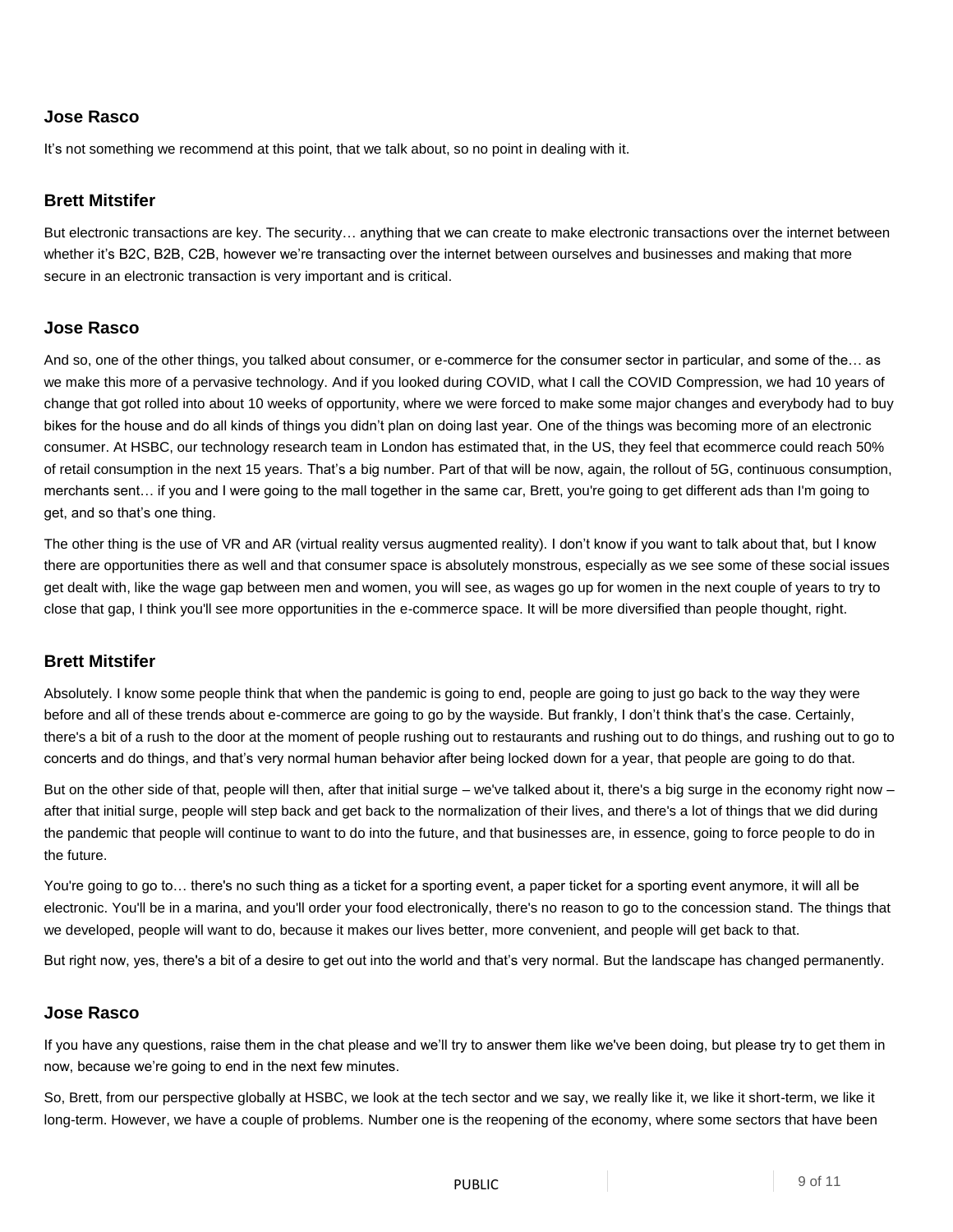depressed are going to have to bounce back, and that bounce back is going to result in money, investors pouring into those sectors because of the increase in earnings that should be rather large in sectors like cruises, hotels, restaurants etc. Now, that doesn't mean we don't like tech, it just means that for the time being, there's a temporary surge to these other sectors as they get rebuilt…

*[Technical difficulty]*

# **Brett Mitstifer**

It looks like we lost Jose again temporarily. I think the point of his question was going to be how do we deal with this cyclical rebound. Look, I fully agree with the idea of this cyclical recovery, because there is going to be a big cyclical recovery in earnings, cyclical sectors are going to see a rebound, sectors that haven't done well during the pandemic are going to see a big rebound. And so, right now, investor focus has shifted over to that part of the investment world.

But technology is also a bit cyclical. The CapEx cycle is cyclical and we're going to be undergoing a big CapEx resurgence here, so that's going to be helping to drive the technology investment. But also, at the same time that we've seen this cyclical resurgence, we've also had this escalation of inflation fears, and that's weighed heavily on higher P/E stocks.

So, high P/E stocks don't like higher inflation, they don't like rampant inflation, they don't like rampantly rising interest rates. And so, we've had this bit of an inflation scar that may not be over yet, but seems to be diminishing a little bit in the last few weeks. If you look at breakeven spreads on TIPs, they got to very extreme levels, they backed down a little bit. The Treasury yields have backed down a little bit. And low and behold, at the same time, you see that inflation fear pull back a little bit. You see the market go back toward technology names and growth names and things like that.

So, it's not necessarily over. As Jose mentioned, we're going to see some inflationary numbers as we reopen, as demand is outstripping supply at the moment. But in general, if that's a transitory trend, and we get back to some normalization, ultimately, those inflation fears should subside somewhat.

#### **Jose Rasco**

Thanks, Brett. And then the only thing I wanted to ask you, I guess, was if you were stuck in an elevator with everybody on this call, the normalization of earnings, that's a factor, and I think as we see earnings, especially in tech, are set to really do very well, I think we see multiples look a lot more normalized and we could see a real rise in the tech sector going forward, that's the cyclical side. On the secular side, this 5G rollout is going to be a multiyear phaseout, and then you have to diffuse it through the economy, and then you get that convergence of new products and services. And that's really where the rubber meets the road for you, as a manager of portfolios, and the manager of an asset allocation team.

So, if you could just give us a long-term perspective on that diffusion and that creative destruction going on in the economy and how that plays out over the next few years.

# **Brett Mitstifer**

I think in a portfolio you need to have both exposure to current trends and what's happening over the next three to six months, 12 months. And you also have to have exposure in your portfolios of what's going to happen over the next three to five years. And I think that's key.

So, the key to us is, yes, get some cyclical exposure in your portfolio, because we are in a rebound, we're having a recovery, but remember these secular trends of three to five years. The US economy is transforming itself into more of a tech economy. It's going to be driving growth, job creation, wealth, employment, and I think that's the key issue is you need to have that exposure in your portfolio.

So, that's the way we're approaching portfolio construction right now, is have a bit of a barbell, what's going on today and what the secular trends are as well. And your portfolio that you have today, you can shift. In six months, you can shift it a little more. If trends change, you can shift it. But remember, there's some secular growth opportunities out there that you need to invest in for the long-term,